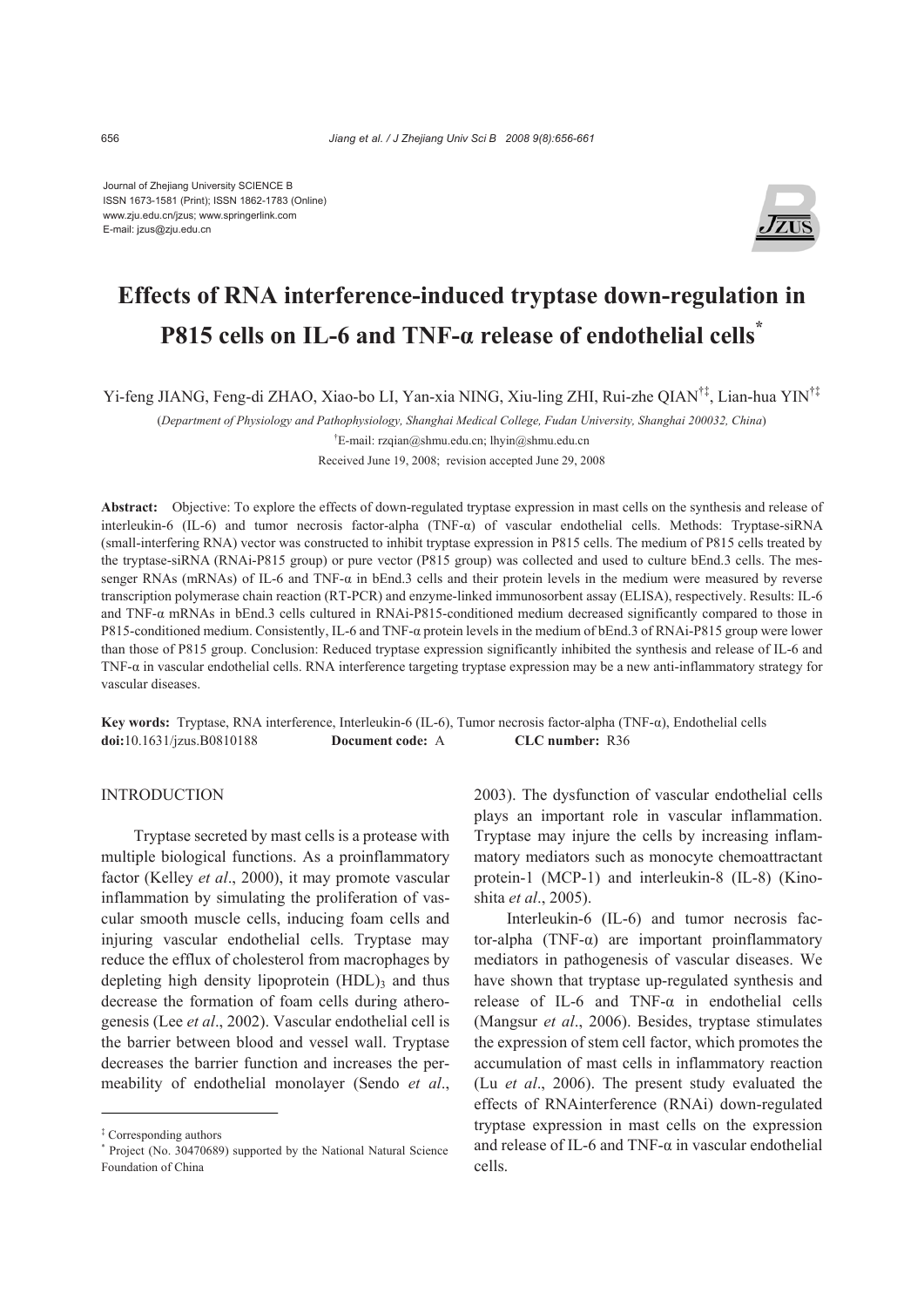# MATERIALS AND METHODS

# **Tryptase-siRNA (small-interfering RNA) vector construction**

According to tryptase gene sequence, two siRNA for tryptase were designed. The sequences from the 139th and 518th sites were GTGAGC CTGAGATTTAAAT and CTTATCCTCTGAAGC AAGT, respectively. For each siRNA sequence, two DNA template single chains were synthesized. The template single chain included sense and antisense strands of siRNA combined with a 9-deoxynucleotides loop, a *Bam*HI restriction site and a *Hin*dIII restriction site at each end. The correspondent DNA chains were annealed at 95 °C for 10 min to insert into siRNA vector. The control vectors encoding green fluorescent protein (GFP) and ampicillin resistance genes were digested by *Bam*HI and *Hin*dIII. Inserted siRNA segment was ligated into siRNA vector with T4 ligase. The ligated product then transfected *Esherichia coli* DH5α. Several clones were selected to extract the plasmids. Positive clones were identified by polymerase chain reaction (PCR) followed by  $2\%$  (w/v) agarose gel electrophoresis.

#### **P815 cells transfection**

P815 is a mouse mastocytoma cell line. The  $2 \times 10^5$  P815 cells were plated in 6-well plates and cultured with Dulbecco's modified Eagle's medium (DMEM) containing 10% (v/v) fetal bovine serum (FBS) at 37 °C. The cells were maintained in 500 μl medium per well for 24 h before transfection. The cells were then divided into 4 groups with 3 wells per group. They were treated with Site 139 siRNA vector, Site 518 siRNA vector, control vector, and phosphate buffer solution (PBS), respectively. Vectors, Lipofectamine 2000 (Invitrogen, USA) and serum-free DMEM medium were mixed to form DNA-Lipofectamine 2000 transfection mixture. The 100 μl

transfection mixture was added into each well. Six hours after transfection, the medium was replaced with regular medium. The cells were observed by a fluorescent microscope 48 h after transfection. Percentage rate of the positive cells in 10 fields were counted to evaluate transfection efficiency.

#### **Analysis of RNAi effect**

To analyze the effect of tryptase-siRNA on tryptase gene expression, we measured tryptase mRNA level in P815 cells. At 48 h after transfection, total RNA was isolated using Trizol (Invitrogen), and cDNA was synthesized with reverse transcription polymerase chain reaction (RT-PCR) Kit (Invitrogen) as described by the manufacturer. The PCR primers for tryptase and β-actin messenger RNAs (mRNAs) are shown in Table 1. PCR cycling conditions included 30 cycles of 94  $\degree$ C for 50 s, 55  $\degree$ C for 50 s, and 72 °C for 50 s. The PCR products were visualized in a 1.5% (w/v) agarose gel containing 5 μg/ml ethidium bromide.

#### **Preparation of conditioned medium**

Site 139 siRNA vector was selected to prepare P815 conditional medium based on its stronger inhibitory effect on tryptase synthesis. P815 cells treated with tryptase-siRNA were maintained in DMEM medium containing 10% (v/v) FBS for 48 h. The cells were then washed with PBS for 3 times and cultured in serum-free DMEM medium for additional 48 h. A separate portion of P815 cells were cultured without tryptase-siRNA treatment. The culture media were collected, centrifuged, filtered and named as RNAi-P815-conditioned and P815-conditioned media, respectively.

#### **Culturing bEnd.3 cells with the conditioned media**

bEnd.3 is a vascular endothelial cell line. The cells were obtained from American Type Culture

| Genes          | Size (bp) | Sequence                        |                                 |
|----------------|-----------|---------------------------------|---------------------------------|
|                |           | <b>Sense</b>                    | Anti-sense                      |
| Tryptase       | 301       | 5'-agtaagtggccctggcaggtgagcc-3' | 5'-ggtccccatagtatactgctc-3'     |
| $\beta$ -actin | 490       | 5'-gtcgtaccacaggcattgtgatgg-3'  | 5'-gcaatgcctgggtacatggtgg-3'    |
| $IL-6$         | 155       | 5'-tggagtcacagaaggagtggctaag-3' | 5'-tetgaccacagtgaggaatgtccac-3' |
| TNF- $\alpha$  | 428       | 5'-gtgacaagcctgtagccca-3'       | 5'-aaagtagacctgcccggac-3'       |
| <b>GAPDH</b>   | 226       | 5'-acagccgcatettettgtgcagtg-3'  | 5'-ggccttgactgtgccgttgaattt-3'  |

**Table 1 The PCR primers for mRNAs**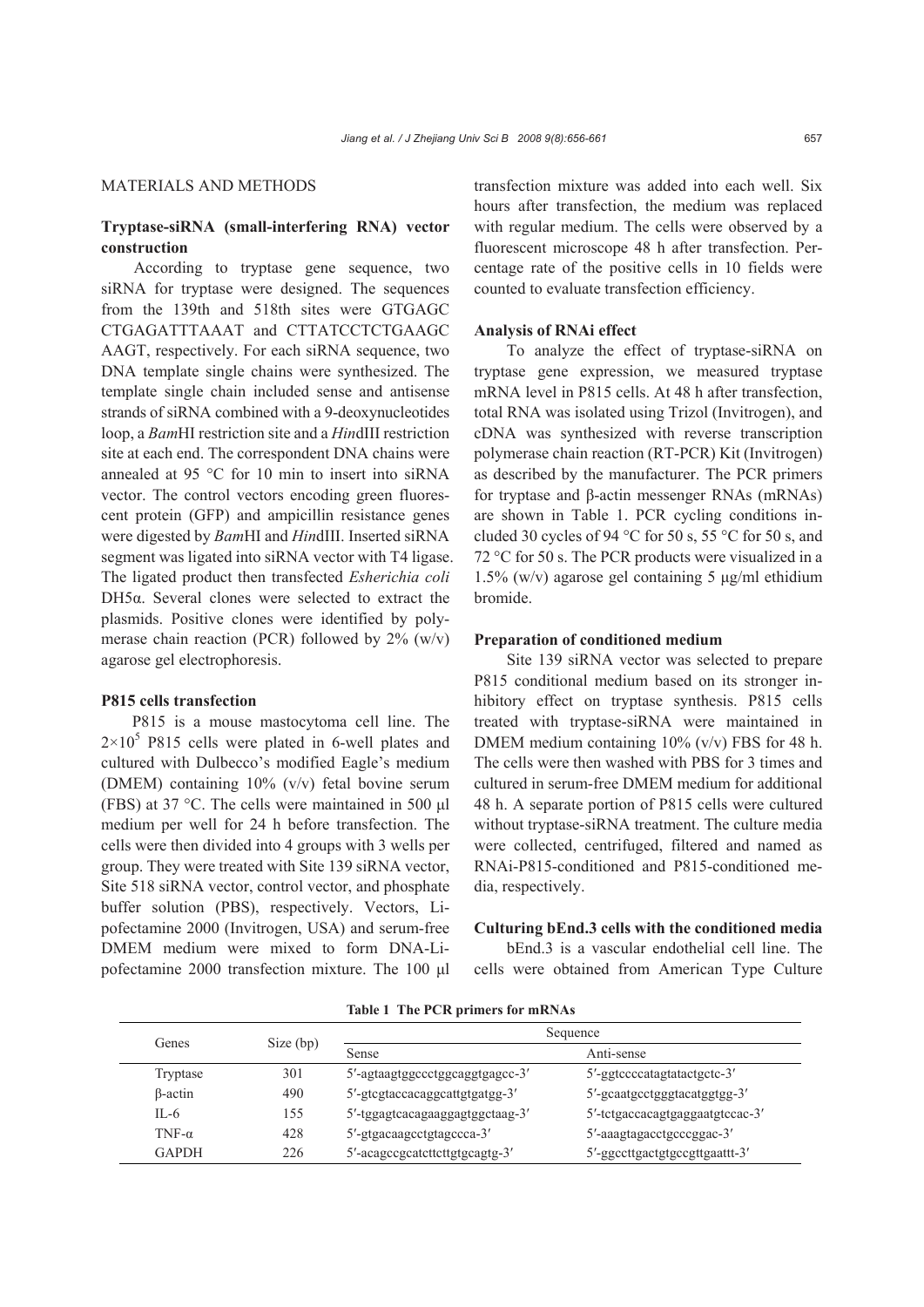Collection (ATCC, USA). They were cultured with DMEM medium containing 10% (v/v) FBS at 37 °C and 5%  $(v/v) CO<sub>2</sub>$ , and then were planted into 6-well plates at  $2 \times 10^5$  per well. The cells were divided into 3 groups with 3 wells each, and were treated with 2 ml RNAi-P815-conditioned, 2 ml P815-conditioned and 2 ml unconditioned control media for 24 h, respectively.

# **Measurement of released tryptase and TNF-α in conditioned media**

Tryptase in the conditioned media was detected by enzyme-linked immunosorbent assay (ELISA) (Lu *et al*., 2003). Microplate was coated with primary tryptase antibody (1.0 μg/ml, produced by our lab) at 4 °C for 18 h. After blocking with 10% ( $v/v$ ) bovine serum albumin (BSA) for 1 h, tryptase samples and standards were applied into wells and incubated at 4 °C for 12 h. The cells were then incubated with biotinylated antibody (produced by our lab) at 4 °C for 2 h followed by enzyme mixture (Shenggong, China) at 37 °C for 60 min. The reaction was developed with teramethylbenzidine (TMB) for 15 min and read at 450 nm. TNF- $α$  in the conditioned media was detected by ELISA using mouse TNF-α ELISA Kit (Jingmei, China) according to the manufacturer's instruction.

# **mRNA level measurement by RT-PCR**

After bEnd.3 cells were cultured with the conditioned media for 24 h, total RNA was isolated by Trizol (Invitrogen). The cDNA was synthesized with RT-PCR Kit (Invitrogen) as described by the manufacturer. The PCR primers for IL-6, TNF-α and glyceraldehyde-3-phosphate dehydrogenase (GAPDH) are shown in Table 1. PCR cycling conditions are: IL-6, 94 °C for 50 s, 55 °C for 50s, 72 °C for 50 s, and 26 cycles; TNF-α, 94 °C for 50 s, 61 °C for 50 s, 72 °C for 50 s, and 30 cycles. The PCR fragments were visualized in a 1.5% (w/v) agarose gel containing 5 μg/ml ethidium bromide.

#### **Protein level measurement by ELISA**

After 24 h conditioned culturing, the media of bEnd.3 cells were collected, centrifuged and filtrated. IL-6 and TNF- $\alpha$  in the filtrated medium were detected using mouse IL-6 and TNF-α ELISA Kits (Jingmei, China) according to the manufacturer's instruction. The final concentration of TNF- $\alpha$  was counted by subtracting TNF- $\alpha$  in the conditioned media.

#### **Statistical analysis**

Data analysis was performed using Student's *t*-test. Difference was significant if *P* value <0.01.

# **RESULTS**

#### **Efficiency of P815 cells transfection**

Forty-eight hours after siRNA transfection, (51.8±4.0)% of P815 cells were positive for green fluorescence (Fig.1).



**Fig.1 Positive transfected cells under fluorescent microscope** 

P815 cells were transfected with tryptase-siRNA or control vectors containing GFP. Forth-eight hours later, the cells were observed under fluorescent microscope. The cells emitting green fluorescence were considered positive

## **Decrease of tryptase expression in P815 cells by tryptase-siRNA**

To evaluate the effect of tryptase-siRNA on tryptase expression, tryptase mRNA in P815 cells was observed using β-actin as internal control. Tryptase mRNA in P815 cells transfected with Site 139 and Site 518 siRNA vectors decreased to (6.3±0.6)% and  $(20.6\pm1.7)\%$ , respectively, compared to non-transfected cells (Fig.2). The inhibitory effect of Site 139 siRNA vector was greater than that of Site 518 siRNA vector. Therefore, Site 139 siRNA vector was selected for the remaining experiments.

# **Decrease of tryptase released in the conditioned media by tryptase-siRNA**

Compared to the P815-conditioned medium, tryptase in the RNAi-P815-conditioned medium was significantly lower (Fig.3).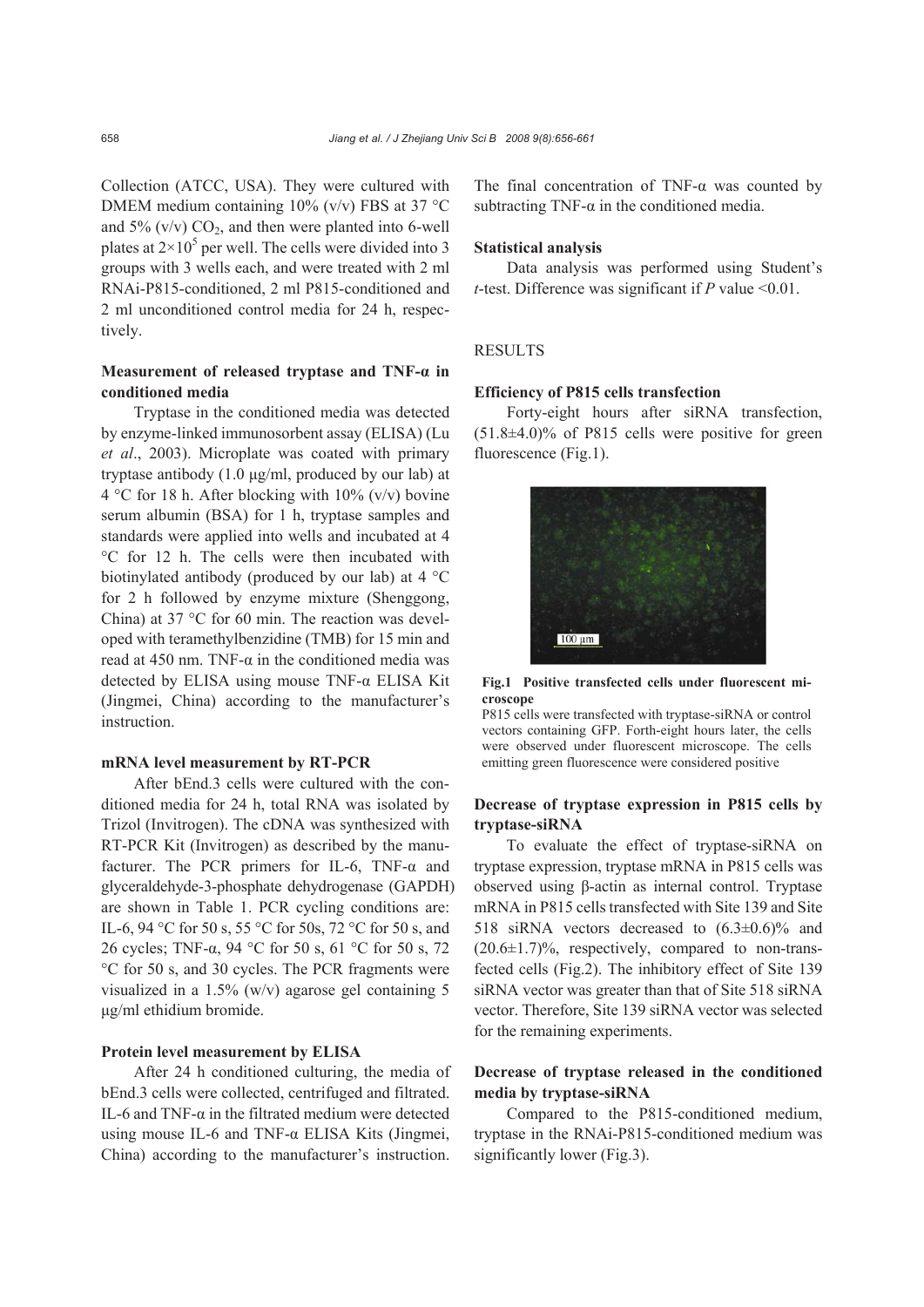

**Fig.2 The effect of tryptase-siRNA on tryptase mRNA expression** 

P815 cells were transfected with tryptase-siRNA or control vectors. Tryptase mRNA was extracted from the cells after 48 h and examined by RT-PCR [cingulum of mRNA (upper) and normalized ratio of mRNA expression (lower)]. Lanes 1~4 represent tryptase in P815 cells maintained in vector-free DMEM medium, control vector, Site 518 siRNA vector and Site 319 siRNA vector, respectively. Data were presented as mean $\pm SD$ ;  $n=3$ ;  $\degree P$  < 0.01 Lane 3 or 4 vs Lane 1 or 2



**Fig.3 Tryptase in the conditioned media** The medium collected from P815 cells transfected with tryptase-siRNA vector was used as RNAi-P815-conditioned medium. Medium collected from P815 cells without vector transfection was named as P815-conditioned medium. Lanes 1 and 2 represent tryptase in P815 conditioned medium and in RNAi-P815-conditioned medium, respectively. Data were expressed as mean±*SD*; *n*=3; \* *P*<0.01 Lane 2 vs Lane 1

# **Effect of tryptase down-regulation on the expressions of IL-6 and TNF-α mRNAs in bEnd.3 cells**

The IL-6 and TNF- $\alpha$  mRNA expressions were significantly lower in bEnd.3 cells cultured in RNAi-P815-conditioned medium compared to those in P815-conditioned medium (Fig.4, *n*=3, *P*<0.01). IL-6 and TNF-α mRNAs in RNAi-P815 group decreased to  $(29.4\pm3.2)\%$  and  $(10.6\pm1.4)\%$ , respectively.



**Fig.4 The effect of conditioned culturing on IL-6 (a) and TNF-α (b) mRNA expressions** 

bEnd.3 cells were cultured with conditioned media from P815 cells for 24 h. Total RNA was extracted from bEnd.3 cells. IL-6 and TNF-α mRNAs were observed by RT-PCR [cingulum of mRNA (upper) and normalized ratio of mRNA expression (lower)]. Lanes 1~3 represent IL-6 and TNF-α mRNA expressions in bEnd.3 cells cultured in the P815-conditioned, RNAi-P815-conditioned and vectorfree DMEM media, respectively. Data were expressed as mean±*SD*; *n*=3; \* *P*<0.01 Lane 2 vs Lane 1; \*\**P*<0.01 Lane 3 vs Lane 1

# **Roles of tryptase down-regulation on IL-6 and TNF-α concentrations in culture media**

The result of ELISA was consistent to that of RT-PCR. IL-6 and TNF-α concentrations in RNAi-P815 group were significantly lower than those in P815 group (Fig.5, *n*=3, *P*<0.01). They were decreased to  $(43.6\pm2.1)\%$  and  $(35.8\pm2.9)\%$  in RNAi-P815 group, respectively.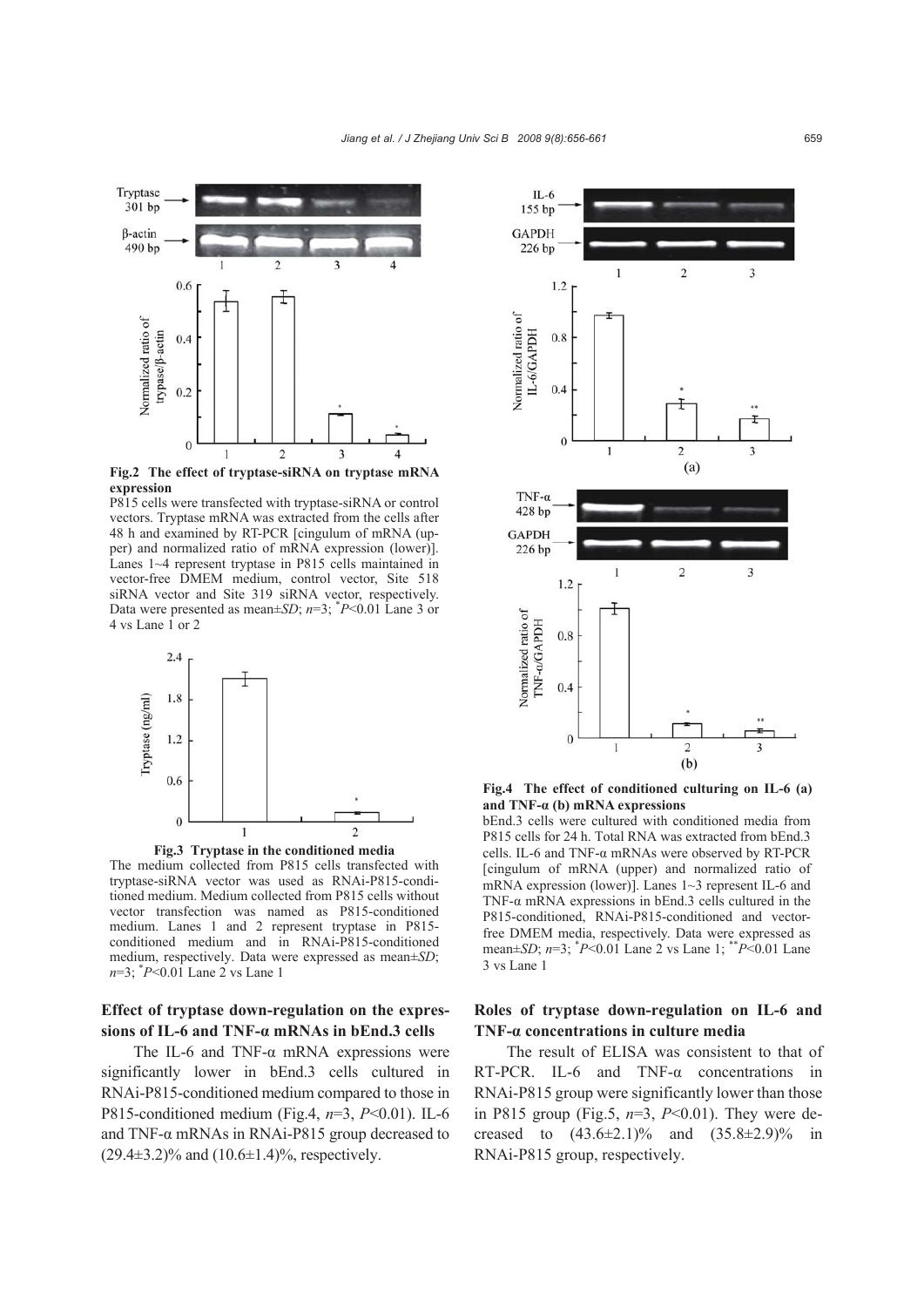

**Fig.5 The effect of conditioned culturing on IL-6 (a) and TNF-α (b) protein concentrations**  bEnd.3 cells were cultured in the media conditioned by P815 cells for 24 h. Protein levels of IL-6 and TNF-α were determined by ELISA. The concentration of TNF-α was counted by subtracting TNF-α in the conditioned media. Lanes 1~3 represent IL-6 and TNF-α protein expressions in bEnd.3 cells cultured in the P815-conditioned, RNAi-P815-conditioned and vector-free DMEM media, respectively. Data were expressed as mean±*SD*; *n*=3; \* *P*<0.01 Lane 2 vs Lane 1; \*\**P*<0.01 Lane 3 vs Lane 1

#### DISCUSSION

In vascular system, tryptase affects vascular relaxation and contraction, cell mitogenesis, intracellular  $Ca^{2+}$ , NO, and von Willebrand factor release (Macfarlane *et al*., 2001). Tryptase promotes vascular inflammation by increasing neutrophil recruitment. Tryptase stimulates endothelial cells to synthesize and release IL-1 $\beta$  and IL-8 that induce leukocyte infiltration (van Haelst *et al*., 2001; Compton *et al*., 1998). Tryptase can also activate peripheral blood mononuclear cells to produce and secrete IL-6 and TNF-α (Malamud *et al*., 2003), so as to affect the occurrence and development of inflammation in vascular system. The proteinase-activated receptor 2 (PAR-2) on multiplicate cells can be activated by tryptase to react on its physiological roles. We found that tryptase up-regulated the synthesis and release of endothelial IL-6 and TNF-α by activating PAR-2 in concentration- and time-dependent manner (Mangsur *et al*., 2006). In the present study, mRNA and protein expressions of IL-6 and TNF- $\alpha$  in bEnd.3 cells were inhibited by decreased extracellular tryptase concentration. The results further demonstrate that tryptase may stimulate IL-6 and TNF-α release from vascular endothelial cells.

Vascular endothelial cell dysfunction is an early pathological event in vascular inflammation (Gibbons, 1997; Takase *et al*., 1998). IL-6 and TNF-α secreted by mononuclear cells, vascular smooth muscle cells

and vascular endothelial cells play an important role in mediating inflammation (Ridker *et al*., 2000a; 2000b). One of the mechanisms by which TNF- $\alpha$ mediates inflammation is to activate nuclear factor-κB (NF-κB) (Barnes and Karin, 1997; Monaco *et al*., 2004). NF-κB regulates productions of many proinflammatory substances such as vascular endothelial growth factor (VEGF), interleukin-1 (IL-1), IL-6, IL-8, vascular cell adhesion molecule-1 (VCAM-1) and intercellular adhesion molecule-1 (ICAM-1). These proinflammatory molecules stimulate the proliferation and migration of vascular smooth muscle cells (Warner and Libby, 1989; Eickelberg *et al*., 1997), increase inflammatory infiltration in vessel wall (Smalley *et al*., 1996; Hou *et al*., 2000), and induce new release of inflammatory mediators (Ridker *et al*., 2000b). Thus, inhibiting tryptase expression in mast cells may be a new therapeutic strategy for vascular inflammation.

Several studies have shown the effects of tryptase on cardiovascular diseases including atherosclerosis (Libby, 2002; Chung *et al*., 2007). In the present study, we inhibited tryptase expression in P815 cells using siRNA vectors targeting tryptase and then used RNAi-P815-conditioned and P815-conditioned media to culture bEnd.3 cells. Tryptase secreted by P815 cells was significantly lower in RNAi-P815-conditioned medium than in P815 conditioned medium. Expression and secretion of IL-6 and TNF-α in bEnd.3 cells decreased sig